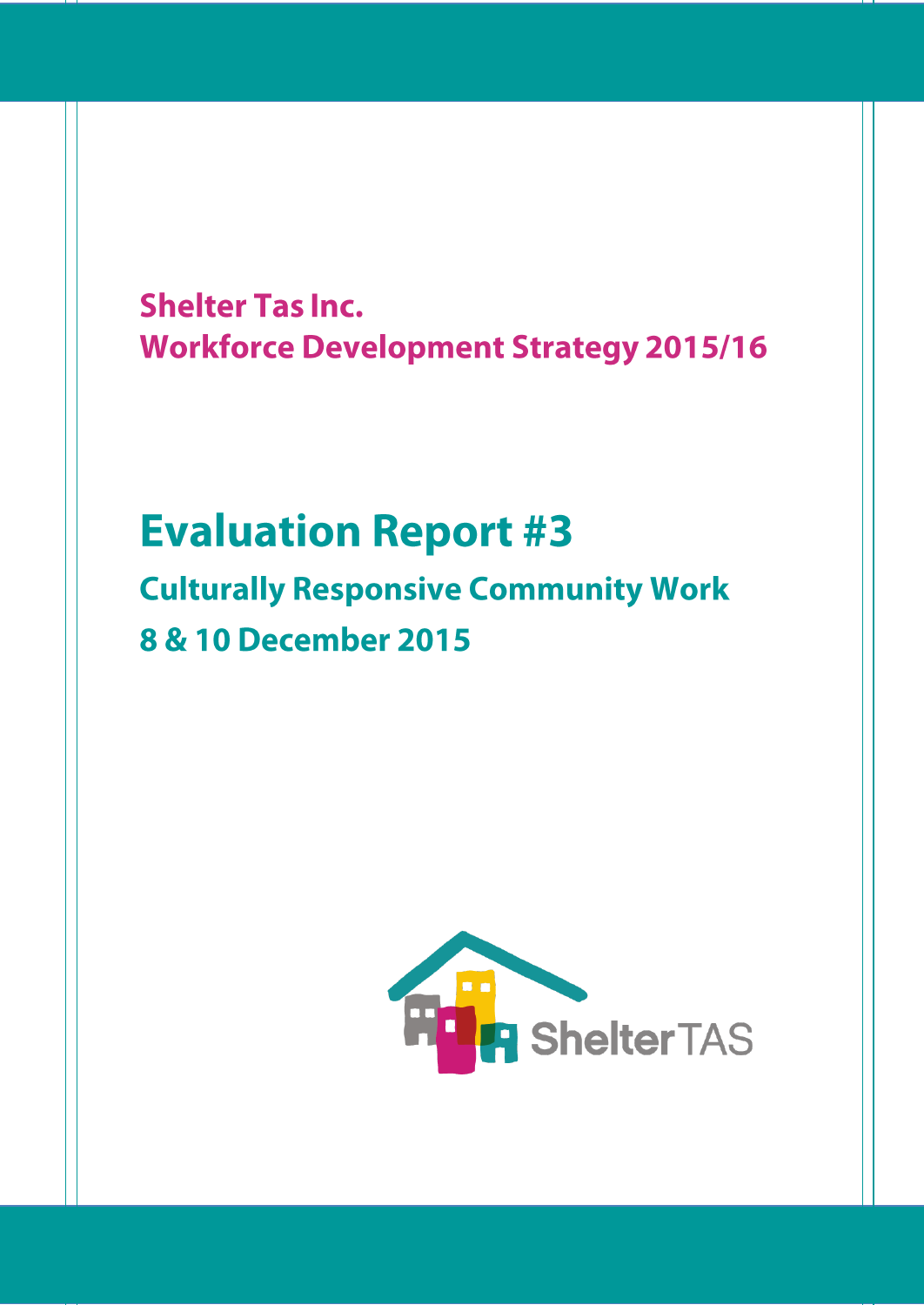

Housing and Homelessness Peak

Supported by the Crown through the Department of Health and Human Services.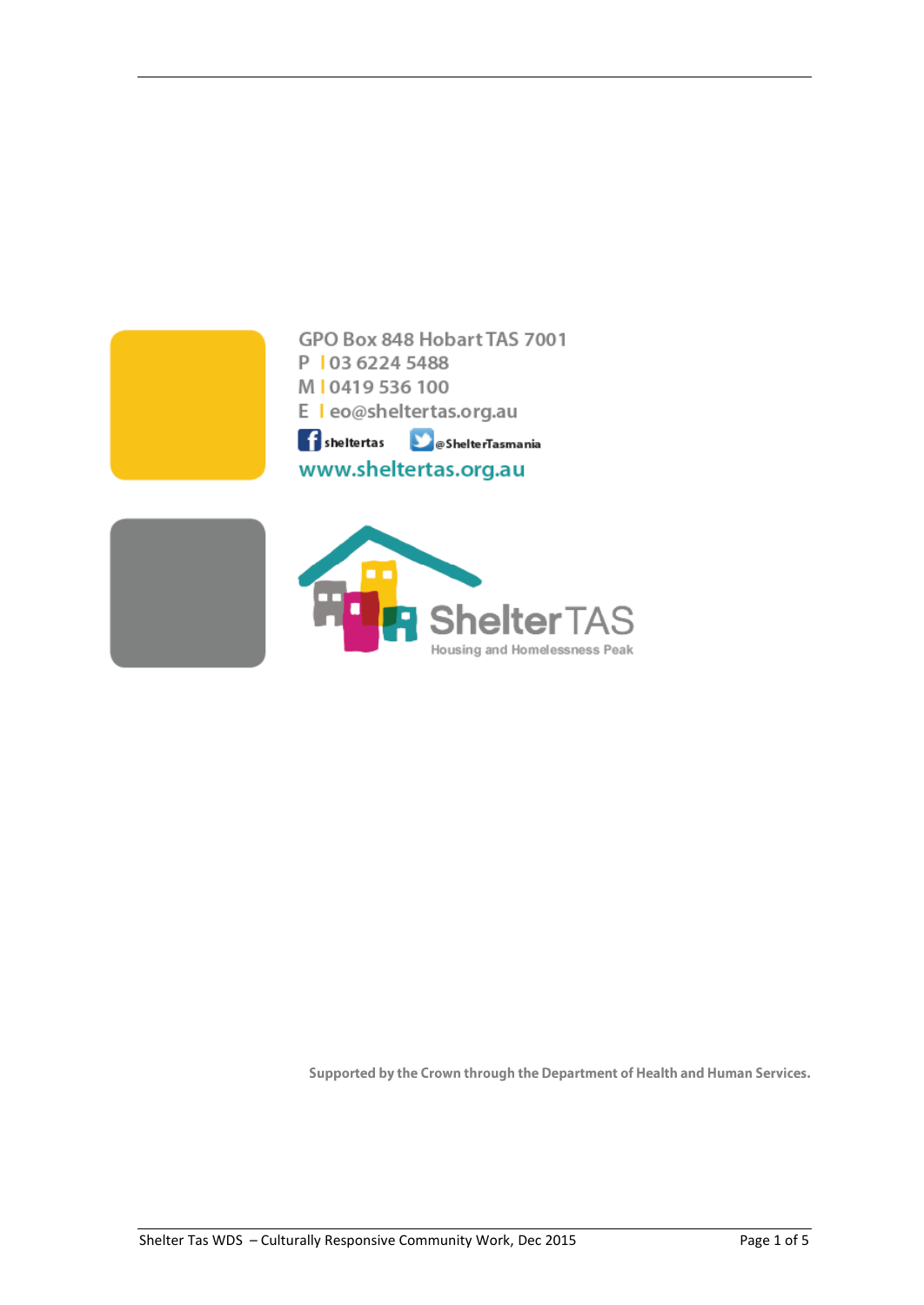## **Background**

Shelter Tas has received funding from the Department of Health and Human Services (DHHS) for the development and implementation of a Workforce Development Strategy (WDS) for Specialist Homelessness Services (SHS), the purpose of the WDS being 'to support SHS's in developing their workforce to meet the current and future service delivery demands in a changing environment.' (Workforce Development Strategy, page 9).

In order to ascertain the sector's main priorities for training, data was collected through surveys and interviews with Tasmanian SHS organisations. Consultations revealed a need for training regarding the needs of people from refugee backgrounds, and the need was sharpened by the emerging refugee crisis in Syria, resulting in the significant number of people from refugee backgrounds coming to Tasmania.

The training was held on  $8<sup>th</sup>$  December at Launceston City Mission and  $10<sup>th</sup>$  December at the Shelter Tas office in Hobart. It was presented by Al Hines from Red Cross, an expert with many years' experience working with and for people from refugee backgrounds. The training aimed to improve understanding of the cultural context and service needs of people from a refugee background.

Of the total 37 participants, 23 people attended the training in Launceston and 14 in Hobart, with 32 evaluation forms returned.

### **Training Overview**

Of the total 37 participants, 32 evaluation forms were received. 30 respondents rated the training as good – excellent, which is equivalent to approximately 94%.

This was a highly successful event, achieving priorities 1 and 2 of the Workforce Development Strategy recommendations.

#### 1. *Increasing the skills and competencies of the SHS workforce.* Attendees reported improvement in ability to deal with people from refugee

backgrounds and knowledge about this group and their challenges.

*2. Increasing the accessibility of training and professional development to the whole of the sector.*

Training was provided in the north and south of the State, which provided training opportunities to workers State-wide. This training was offered at no cost.

Informal feedback indicated that the session was highly valued by attendees. Written comments for this training were universally positive, with a number of people acknowledging that although the information was not new to them, Al's delivery and personal stories made it interesting and engaging. It was evident that Al understood the sector and workers' needs and how to engage the audience, and this was reflected in the evaluations.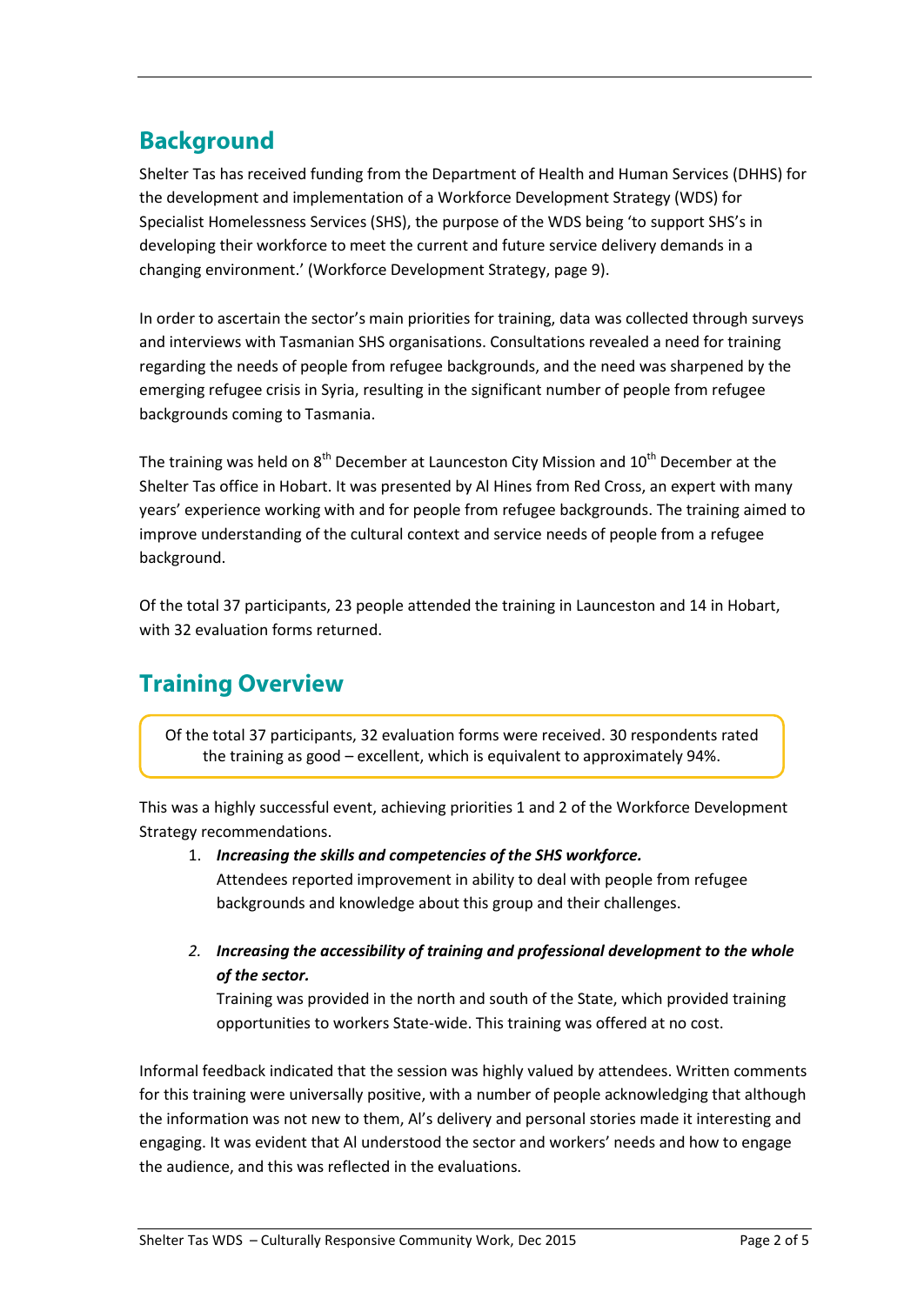## **Overall rating of Culturally Responsive Community Work training**



### **Participant Evaluation**

Evaluation questions were rated on a scale of  $1 - 5$ .

- 1. Rate your knowledge about the needs of people from refugee backgrounds before the training session
- 2. Rate your knowledge about the needs of people from refugee backgrounds after the training session
- 3. Rate your ability to deal with the needs of people from refugee backgrounds at work before the training
- 4. Rate your ability to deal with the needs of people from refugee backgrounds at work after the training
- 5. Overall, how do you rate today's training?
- 6. Do you have any comments about this training session?
- 7. Please note any suggestions you may have for future training topics.



#### Knowledge before and after training

**Question 1 & 2: Rate your knowledge about the needs of people from refugee backgrounds before and after the training.** This graph shows that all ratings of very bad or poor moved up to a rating of neutral and above. Participants who rated their knowledge as excellent went from 0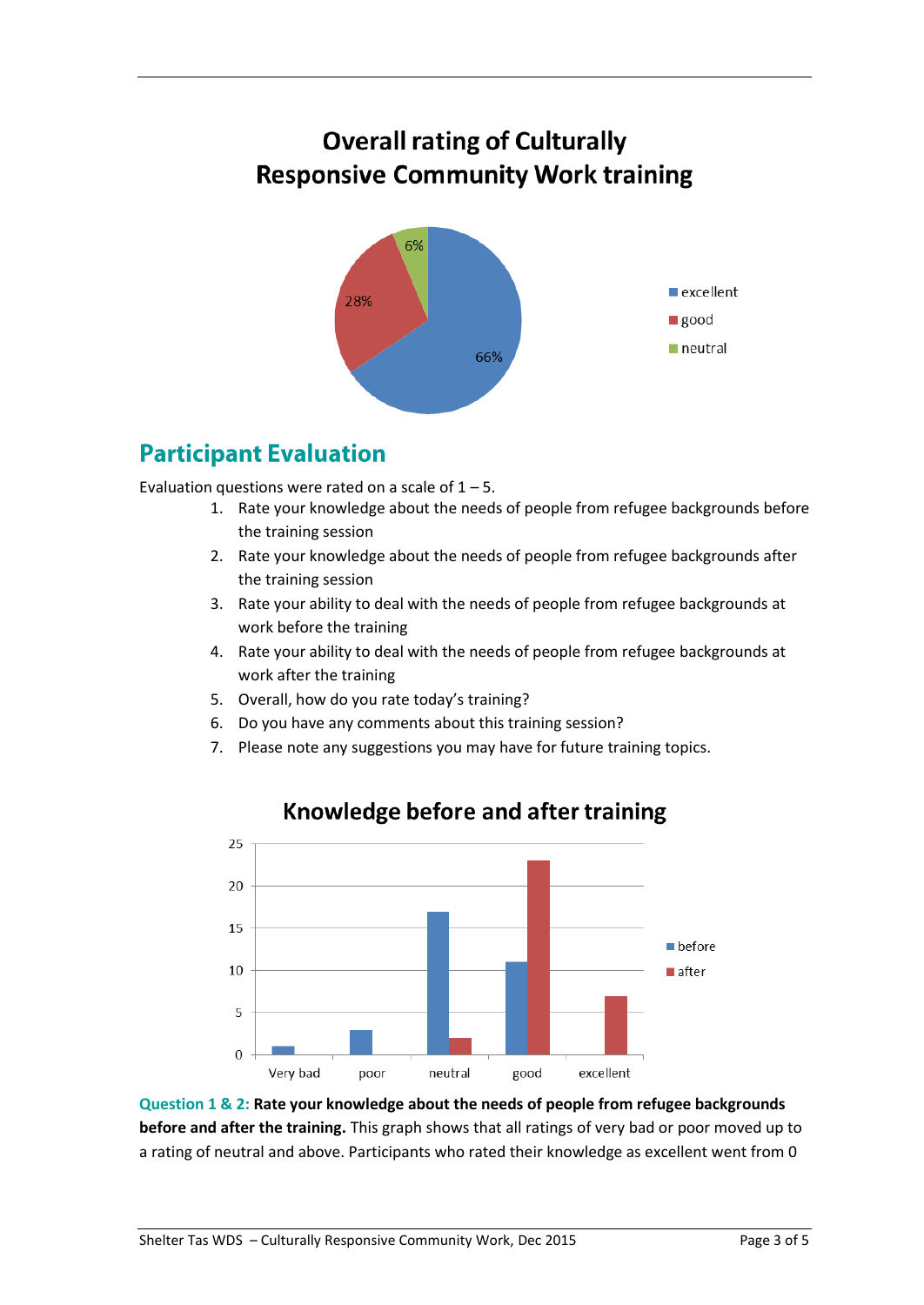before the training to 6 afterwards and knowledge rated as good increased from 11 to 17 after training.



**Question 3 & 4: Rate your ability to deal with the needs of people from refugee backgrounds at work before and after the training.** Once again, all ratings of very bad or poor improved to neutral or above after training. No participants rated their ability to deal with the needs of people from a refugee background as excellent before the training, but 5 people felt their ability had improved to an excellent standard afterwards. People rating their ability as good improved from 12 to 25 after training.

**Question 6:** Comments from evaluation forms included:

- 'Great session. Could have listened for hours'
- Stimulating, informative, useful, professionally enlightening and personally it added to my current knowledge'
- Great conversation. A lot of information I knew, but this is a wonderful refresher!'
- 'Enjoyed the informed storytelling and scenarios'
- 'As always, Al delivers training with such enthusiasm, knowledge and humour. Always a pleasure. Thank you!'
- 'Appreciated the straightforward manner of Al and her openness to ask questions and involve the group'
- 'Al is a fascinating speaker who has a wonderful knowledge of her area'.